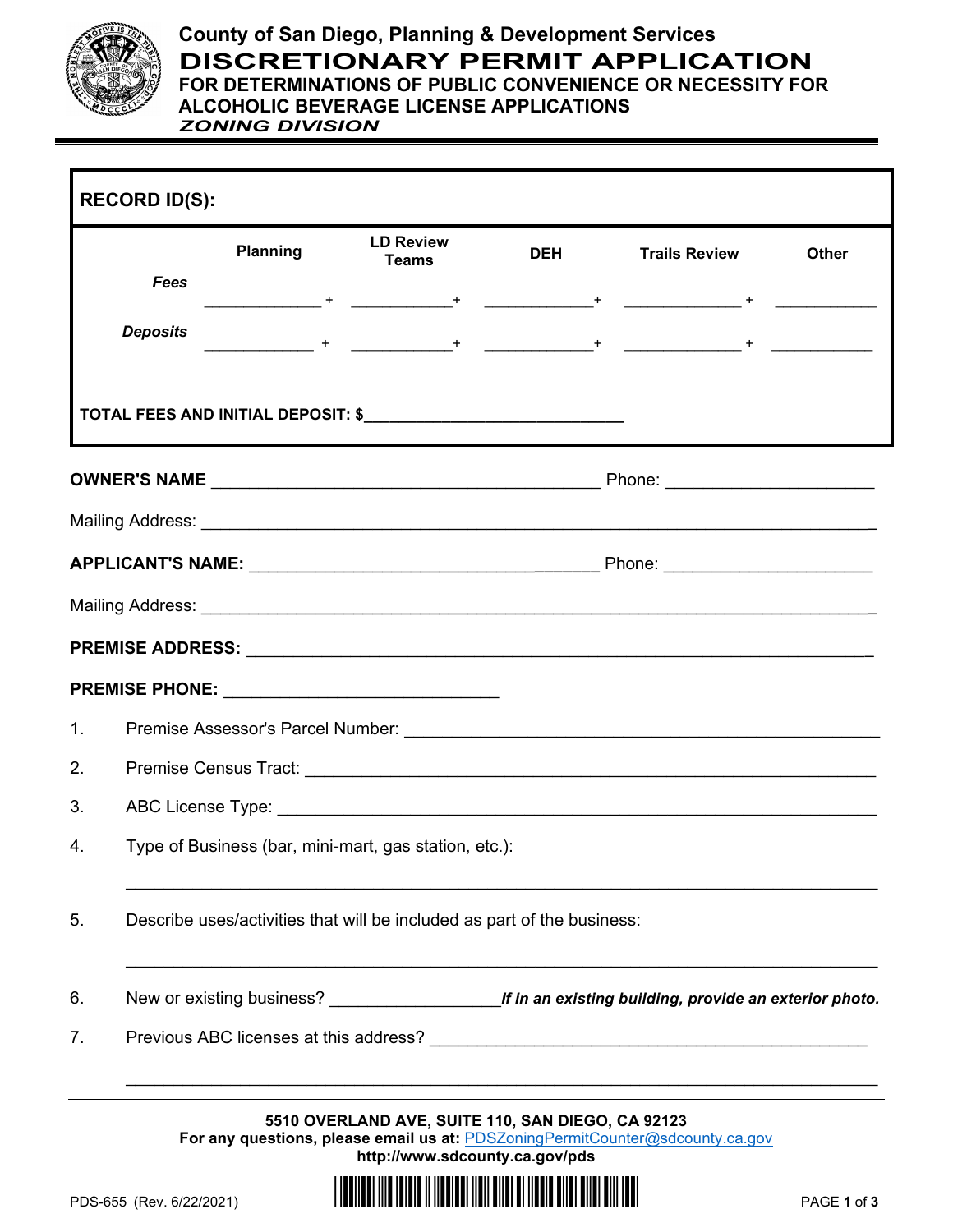| 8.  | Have you had previous licenses at other sites? ___________                                           |  |  |  |  |
|-----|------------------------------------------------------------------------------------------------------|--|--|--|--|
|     |                                                                                                      |  |  |  |  |
|     |                                                                                                      |  |  |  |  |
|     |                                                                                                      |  |  |  |  |
| 9.  | Number of other retail outlets (stores, bars, restaurants, etc.) selling alcohol within a 1,000 foot |  |  |  |  |
|     |                                                                                                      |  |  |  |  |
|     |                                                                                                      |  |  |  |  |
|     |                                                                                                      |  |  |  |  |
|     |                                                                                                      |  |  |  |  |
|     |                                                                                                      |  |  |  |  |
|     |                                                                                                      |  |  |  |  |
| 10. | Location of nearest dwelling units within 1,000 feet:                                                |  |  |  |  |
|     |                                                                                                      |  |  |  |  |
|     |                                                                                                      |  |  |  |  |
|     |                                                                                                      |  |  |  |  |
|     |                                                                                                      |  |  |  |  |
|     |                                                                                                      |  |  |  |  |
| 11. | Location and names of schools within 1,000 feet:                                                     |  |  |  |  |
|     |                                                                                                      |  |  |  |  |
|     |                                                                                                      |  |  |  |  |
|     |                                                                                                      |  |  |  |  |
|     |                                                                                                      |  |  |  |  |
| 12. | Location and names of playgrounds, youth facilities or day care facilities within 1,000 feet:        |  |  |  |  |
|     |                                                                                                      |  |  |  |  |
|     |                                                                                                      |  |  |  |  |
|     |                                                                                                      |  |  |  |  |
|     |                                                                                                      |  |  |  |  |

5510 OVERLAND AVE, SUITE 110, SAN DIEGO, CA 92123 For any questions, please email us at: PDSZoningPermitCounter@sdcounty.ca.gov http://www.sdcounty.ca.gov/pds